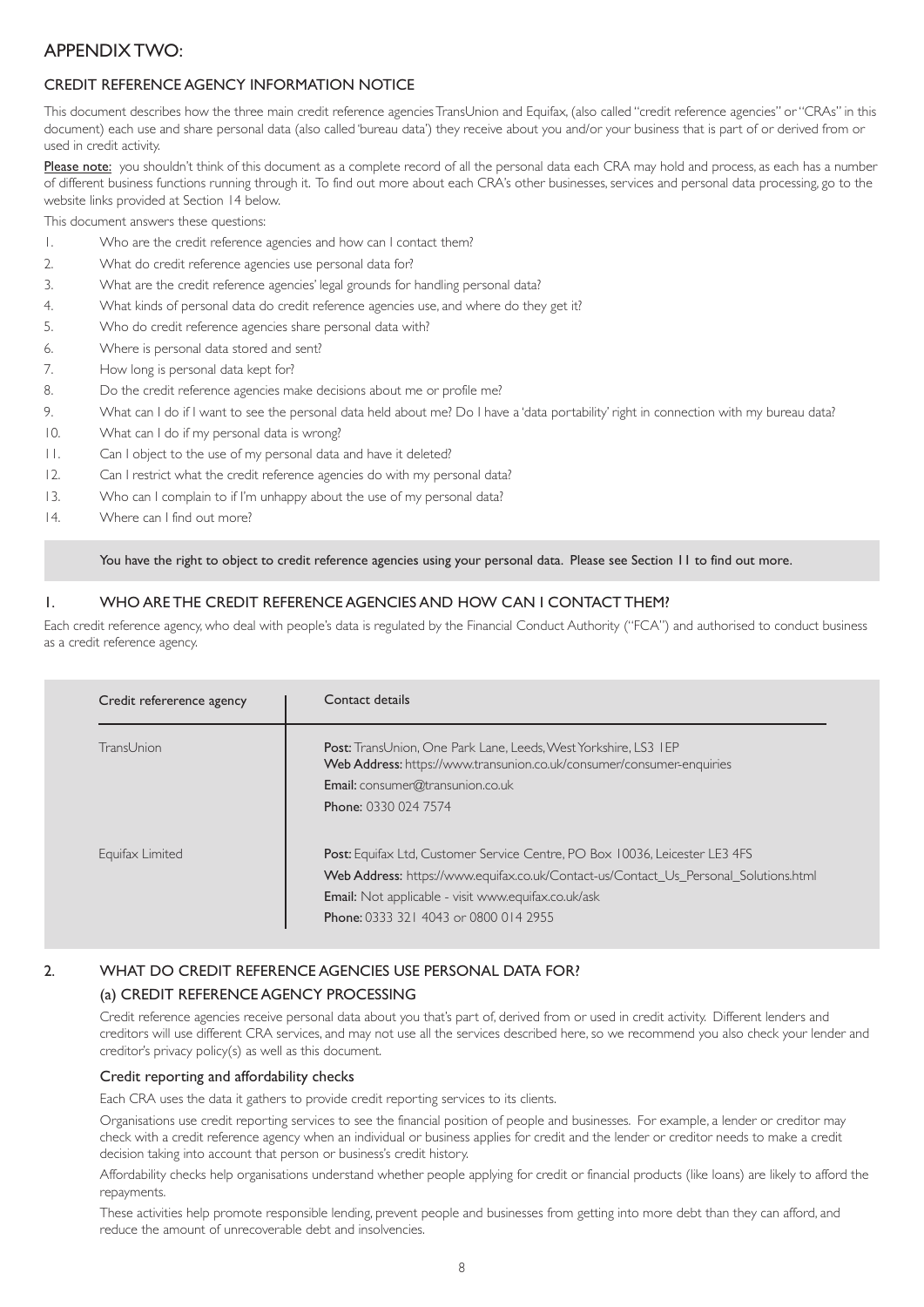## Verifying data like identity, age and residence, and preventing and detecting criminal activity, fraud and money laundering

The CRAs also use bureau data to provide verification, crime prevention and detection services to their clients, as well as fraud and antimoney laundering services. For example:

- When a person applies to an organisation for a product or service, the organisation might ask them to answer questions about themselves, and then check the answers against the data held by the CRAs to see if they're correct. This helps confirm the person they are dealing with is not trying to commit identity theft or any other kind of fraud.
- Where some products and services are only available to people of a certain age, organisations can check whether the person they're dealing with is eligible by searching the CRAs databases.
- If a person applies for credit the lender or creditor might check the personal data that person gives them against the personal data held by CRAs to try and prevent fraud.
- Government and quasi-government bodies can use data held by CRAs to check whether people are entitled to certain benefits and to help recover unpaid taxes, overpaid benefits and similar debts.

#### Account management

CRAs supply information including personal data to their clients for account management, which is the ongoing maintenance of the client organisation's relationship with its customers. This could include activities designed to support:

- data accuracy (such as data cleansing where bureau data can be used to clean or update lender data. This might involve checks that data is in the right format or fields, or to correct spelling errors);
- clients' ongoing account management activities. (For example, data sharing with lenders and creditors so clients can make decisions relating to credit limit adjustments, transaction authorisations, and to identify and manage the accounts of customers at risk, in early stress, in arrears, or going through a debt collection process, or to confirm that assets are connected to the right person).

#### Tracing and debt recovery

CRAs provide services that allow organisations to use bureau data to trace people who've moved. Each CRA also offers a service that allows people to be reunited with assets (like an old dormant savings account they've lost contact with)

CRAs may also use personal data to support debt recovery and debtor tracing. An example of a tracing activity could be when a person owes money and moves house without telling the creditor where they've gone. The creditor may need help finding that person to claim back what they're owed. CRAs help find missing debtors by providing creditors with updated addresses and contact details.

#### Screening

CRAs can use some personal data to screen people out of marketing lists. For example, where a person's financial history suggests they're unlikely to be accepted for or afford a particular product, the relevant organisation can use that data to opt out of sending them information about that product. This helps stop people receiving irrelevant marketing, and saves organisations the costs of inappropriate marketing and unsuccessful applications.

The data isn't used to identify, select and send marketing materials to potential new customers.

#### Statistical analysis, analytics and profiling

CRAs can use and allow the use of personal data for statistical analysis and analytics purposes, for example, to create scorecards, models and variables in connection with the assessment of credit, fraud, risk or to verify identities, to monitor and predict market trends, to allow use by lenders for refining lending and fraud strategies, and for analysis such as loss forecasting.

#### Database activities

CRAs carry out certain processing activities internally which support databases effectiveness and efficiencies. For example:

- Data loading: where data supplied to the CRAs is checked for integrity, validity, consistency, quality and age help make sure it's fit for purpose. These checks pick up things like irregular dates of birth, names, addresses, account start and default dates, and gaps in status history.
- Data matching: where data supplied to the CRAs is matched to their existing databases to help make sure it's assigned to the right person, even when there are discrepancies like spelling mistakes or different versions of a person's name. CRAs use the personal data people give lenders together with data from other sources to create and confirm identities, which they use to underpin the services they provide.
- Data linking: as CRAs compile data into their databases, they create links between different pieces of data. For example, people who appear financially associated with each other may be linked together, and addresses where someone has previously lived can be linked to each other and to that person's current address.
- Systems and product testing: data may be used to help support the development and testing of new products and technologies.

Each CRA has its own processes and standards for data loading, data matching and other database processing activities.

#### Other uses with your permission

From time to time CRAs may use the personal data they hold or receive about you for other purposes where you've given your consent.

#### Uses as required by or permitted by law

Your personal data may also be used for other purposes where required or permitted by law.

#### Other activities

Each credit reference agency also has other lines of business not described in this document. For example, each offers its own marketing services and direct-to-consumer services. Each CRA will provide separate information as appropriate for any services that fall outside of scope of this document.

# (b)WHAT IS A FRAUD PREVENTION AGENCY?

A Fraud Prevention Agency (FPA) collects, maintains and shares, data on known and suspected fraudulent activity. All three credit reference agencies also act as FPAs.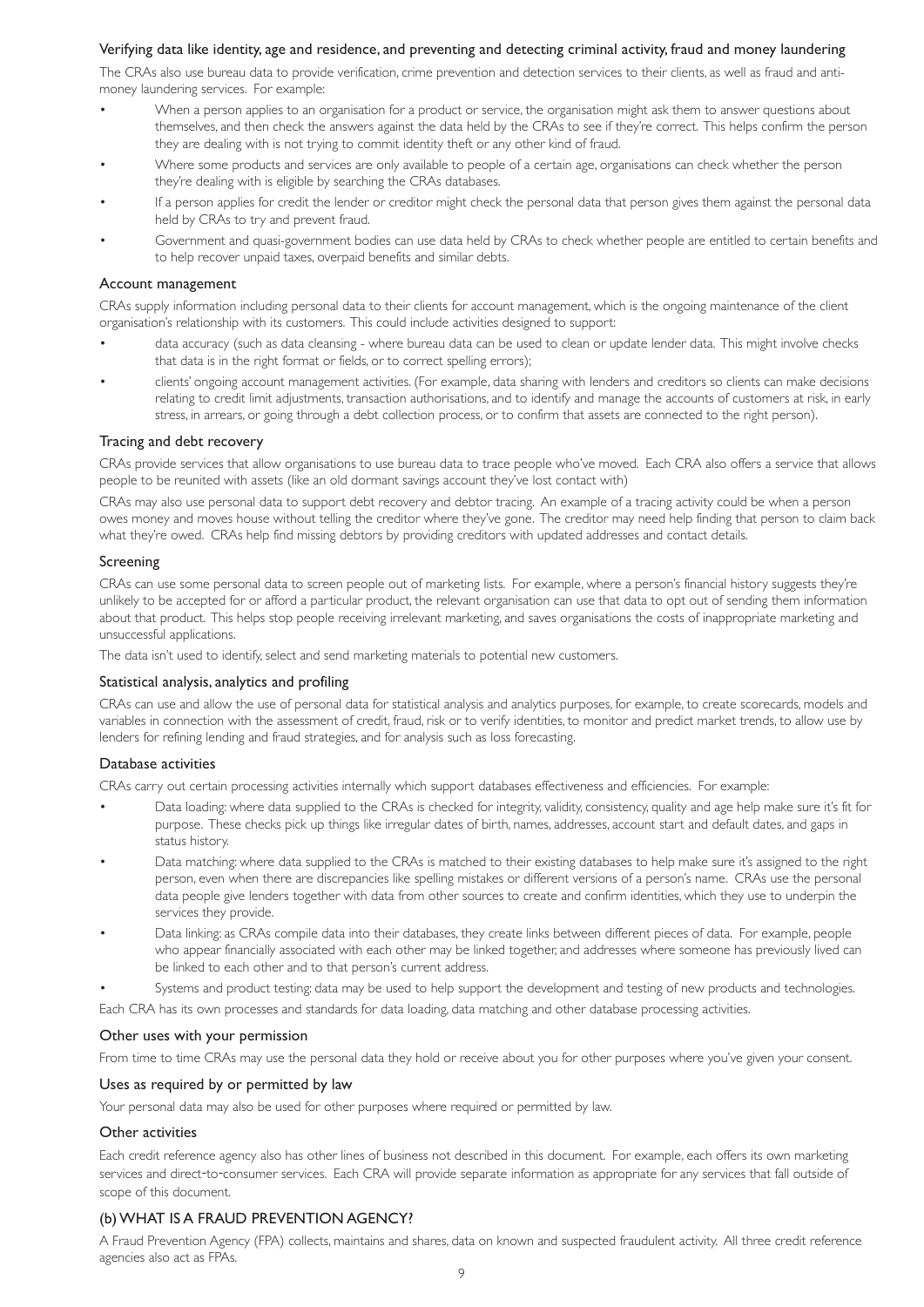# (c) FRAUD PREVENTION AGENCY PROCESSING

#### How data may be used by fraud prevention agencies:

FPAs may supply the data received from lenders and creditors about you, your financial associates and your business (if you have one) to other organisations (please see Section 5 for more information on these organisations). This may be used by them and the CRAs to:

- Prevent crime, fraud and money laundering by, for example
- Checking details provided on applications for credit and credit related or other products and services
- Managing credit and credit related accounts or products or services
- Cross-checking details provided on proposals and claims for all types of insurance
- Checking details on applications for jobs or as part of employment
- Verify your identity if you or your financial associate applies for facilities including all types of insurance proposals and claims
- Trace your whereabouts and recover debts that you owe
- Conduct other checks to prevent or detect fraud
- Undertake statistical analysis and system testing
- Your personal data may also be used for other purposes where you've given consent or where required or permitted by law

## 3. WHAT ARE THE CREDIT REFERENCE AGENCIES' LEGAL GROUNDS FOR HANDLING PERSONAL DATA?

## Legitimate interests

The UK's data protection law allows the use of personal data where its purpose is legitimate and isn't outweighed by the interests, fundamental rights or freedoms of data subjects.

The law calls this the Legitimate Interests condition for personal data processing.

The Legitimate Interests being pursued here are:

| Interest                                                                                                    | Explanation                                                                                                                                                                                                                                                                                                                                                                                                                                                                                                                                              |
|-------------------------------------------------------------------------------------------------------------|----------------------------------------------------------------------------------------------------------------------------------------------------------------------------------------------------------------------------------------------------------------------------------------------------------------------------------------------------------------------------------------------------------------------------------------------------------------------------------------------------------------------------------------------------------|
| Promoting responsible<br>lending and helping to<br>prevent over-indebtedness                                | Responsible lending means that lenders only sell products that are affordable and<br>suitable for the borrowers' circumstances. CRAs help ensure this by sharing<br>personal data about potential borrowers, their financial associates where<br>applicable, and their financial history. A comprehensive range of measures exists<br>in the UK to underpin the balance so the legitimate interests aren't outweighed<br>by the interests, fundamental rights and freedoms of data subjects. Further<br>explanation about this balance is set out below. |
| Helping prevent and detect<br>crime and fraud and anti-<br>money laundering services<br>and verify identity | CRAs provide identity, fraud and anti-money laundering services to help clients<br>meet legal and regulatory obligations, and to the benefit of individuals to support<br>identity verification and support of detection/ prevention of fraud and money<br>laundering                                                                                                                                                                                                                                                                                    |
| Supporting tracing and<br>collections                                                                       | CRAs provide services that support tracing and collections where there is a<br>legitimate interest in the client conducting activity to find its customer and to<br>recover the debt, or to reunite, or confirm an asset is connected with, the right<br>person.                                                                                                                                                                                                                                                                                         |
| Complying with and<br>supporting compliance with<br>legal and regulatory<br>requirements                    | CRAs have to comply with various legal and regulatory requirements. CRA<br>services also help other organisations comply with their own legal and regulatory<br>obligations. One example, many kinds of financial services are regulated by the<br>Financial Conduct Authority or the Prudential Regulation Authority, who impose<br>obligations to check that financial products are suitable for the people they are<br>being sold to. The credit reference agencies provide data to help with those<br>checks.                                        |

The CRAs use of this personal data is subject to an extensive framework of safeguards that help make sure that people's rights are protected. These include the information given to people about how their personal data will be used and how they can exercise their rights to obtain their personal data, have it corrected or restricted, object to it being processed, and complain if they're dissatisfied. These safeguards help sustain a fair and appropriate balance so the CRAs' activities don't override the interests, fundamental rights and freedoms of data subjects.

## 4. WHAT KINDS OF PERSONAL DATA DO CREDIT REFERENCE AGENCIES USE,ANDWHERE DO THEY GET IT?

Each credit reference agency obtains and uses information from different sources, so they often hold different information and personal data from each other. However, most of the personal data they do hold falls into the categories outlined below from the sources described.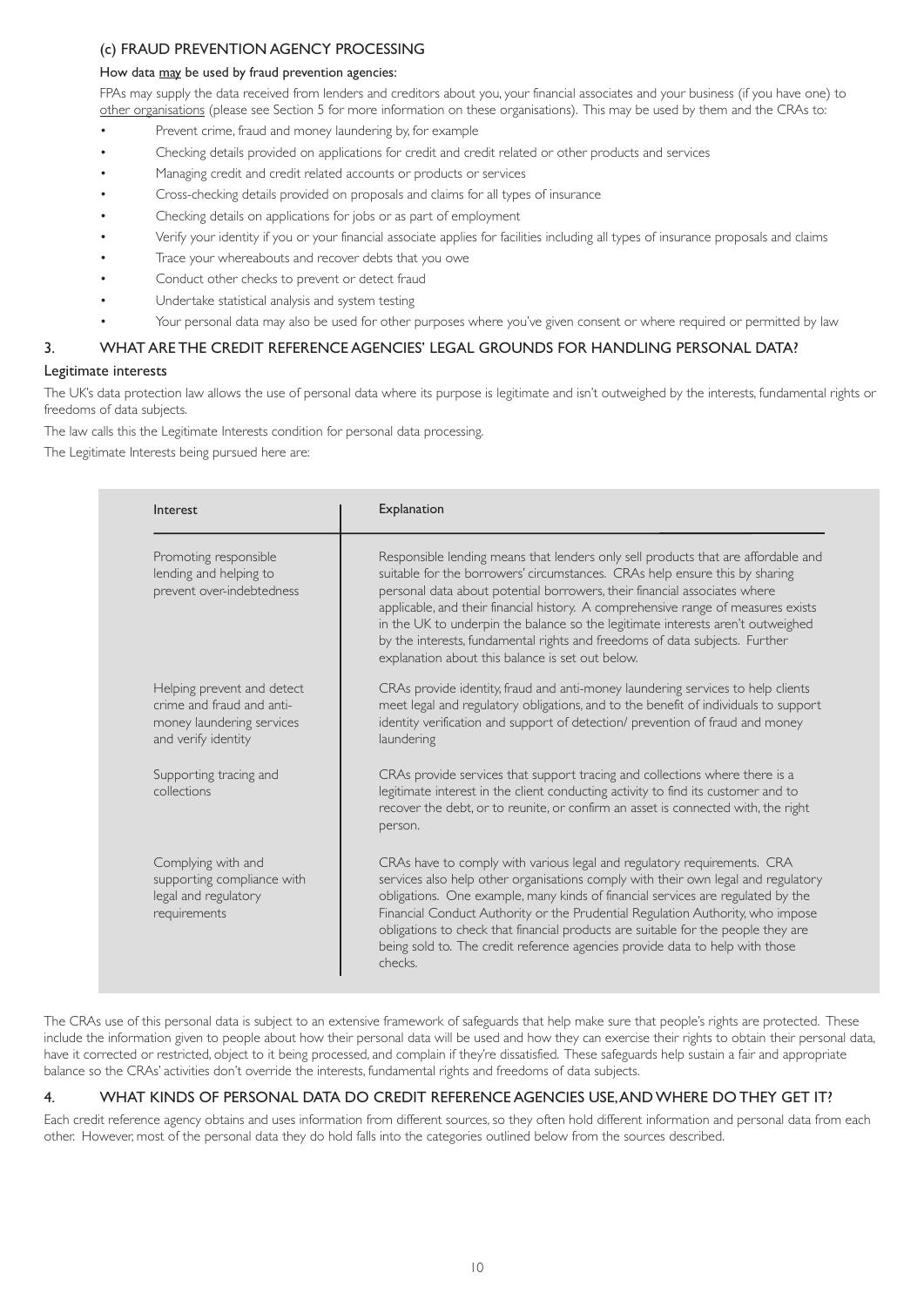| Information type                                                                                            | Description                                                                                                                                                                                                                                                                                                                                                                                                                                                                                                                                                                                 | Source                                                                                                                                                                                                                                                                                                                                                                                                                                                                                                                                                                                                              |
|-------------------------------------------------------------------------------------------------------------|---------------------------------------------------------------------------------------------------------------------------------------------------------------------------------------------------------------------------------------------------------------------------------------------------------------------------------------------------------------------------------------------------------------------------------------------------------------------------------------------------------------------------------------------------------------------------------------------|---------------------------------------------------------------------------------------------------------------------------------------------------------------------------------------------------------------------------------------------------------------------------------------------------------------------------------------------------------------------------------------------------------------------------------------------------------------------------------------------------------------------------------------------------------------------------------------------------------------------|
| Identifiers                                                                                                 | CRAs hold personal data that can be<br>used to identify people, like their name,<br>date of birth, and current and previous<br>addresses.<br>They may also hold business data.                                                                                                                                                                                                                                                                                                                                                                                                              | This personal data is included with all the other data<br>sources. For example, names, addresses and dates<br>of birth are attached to financial account data so it<br>can be matched and associated with all the other<br>data the CRA holds about the relevant person.<br>Data about UK postal addresses is also obtained<br>from sources like Royal Mail.<br>CRAs also obtain copies of the electoral register<br>containing the names and addresses of registered<br>voters from local authorities across the UK in<br>accordance with specific legislation.<br>CRAs also have access to public data sources on |
|                                                                                                             |                                                                                                                                                                                                                                                                                                                                                                                                                                                                                                                                                                                             | people and businesses, including from the Insolvency<br>Service, Companies<br>House and commercial business directories.                                                                                                                                                                                                                                                                                                                                                                                                                                                                                            |
| Lender-provided<br>and creditor<br>provided data                                                            | CRAs receive information that includes<br>personal data from credit applications<br>and about the financial accounts that<br>people hold from the organisations that<br>maintain those accounts. This includes<br>personal data about bank accounts,<br>credit card accounts, mortgage accounts<br>and other agreements that involve a<br>credit arrangement like utilities and                                                                                                                                                                                                             | Banks, building societies, lenders and other financial<br>services providers supply data including personal<br>data about peoples' financial accounts and<br>repayments. Other credit providers, such as hire<br>purchase companies, utilities companies, mobile<br>phone networks, retail and mail order, and insurance<br>companies also provide this data when they agree<br>credit facilities with their customers.<br>These organisations may also provide Cifas markers                                                                                                                                       |
|                                                                                                             | communications contracts (including<br>mobile and internet).<br>The collected data includes the name of<br>the organisation the account is held<br>with, the date it was opened, the<br>account number, the amount of debt<br>outstanding (if any), any credit limits and<br>the repayment history on the account,<br>including late and missing payments.<br>CRAs may also receive data about<br>financial accounts like current accounts.<br>credit cards or loans and may receive<br>payments information that businesses<br>hold from the organisations who<br>maintain those accounts. | when they suspect fraud. You can find out more<br>about Cifas markers in the Fraud prevention<br>indicators section below.                                                                                                                                                                                                                                                                                                                                                                                                                                                                                          |
| Court judgments,<br>decrees and<br>administration<br>orders                                                 | CRAs obtain data about court<br>judgments that have been issued against<br>people.<br>This may include, for example, the name<br>of the court, the nature of the<br>judgment, how much money was owed,<br>and whether the judgment has been<br>satisfied.                                                                                                                                                                                                                                                                                                                                   | The government makes court judgments and other<br>decrees and orders are made publicly available<br>through statutory public registers. These are<br>maintained by Registry Trust Limited, which also<br>supplies the data on the registers to the CRAs.                                                                                                                                                                                                                                                                                                                                                            |
| Bankruptcies,<br>Individual Voluntary<br>Arrangement<br>(IVAs), debt relief<br>orders and similar<br>events | CRAs obtain data about insolvency<br>related events that happen to people<br>and may also obtain this type of data<br>about businesses.<br>This includes data about bankruptcies,<br>IVAs and debt relief orders, and in<br>Scotland it includes sequestrations, trust<br>deeds and debt arrangement schemes.<br>This data includes the start and end<br>dates of the relevant insolvency or<br>arrangement.                                                                                                                                                                                | CRAs obtain this data from The Insolvency Service,<br>the Accountant in Bankruptcy, The Stationary Office<br>and Northern Ireland's Department for the<br>Economy - Insolvency Service, the London, Belfast<br>and Edinburgh Gazettes.<br>Business bankruptcies data are obtained from the<br>London, Belfast and Edinburgh Gazettes.                                                                                                                                                                                                                                                                               |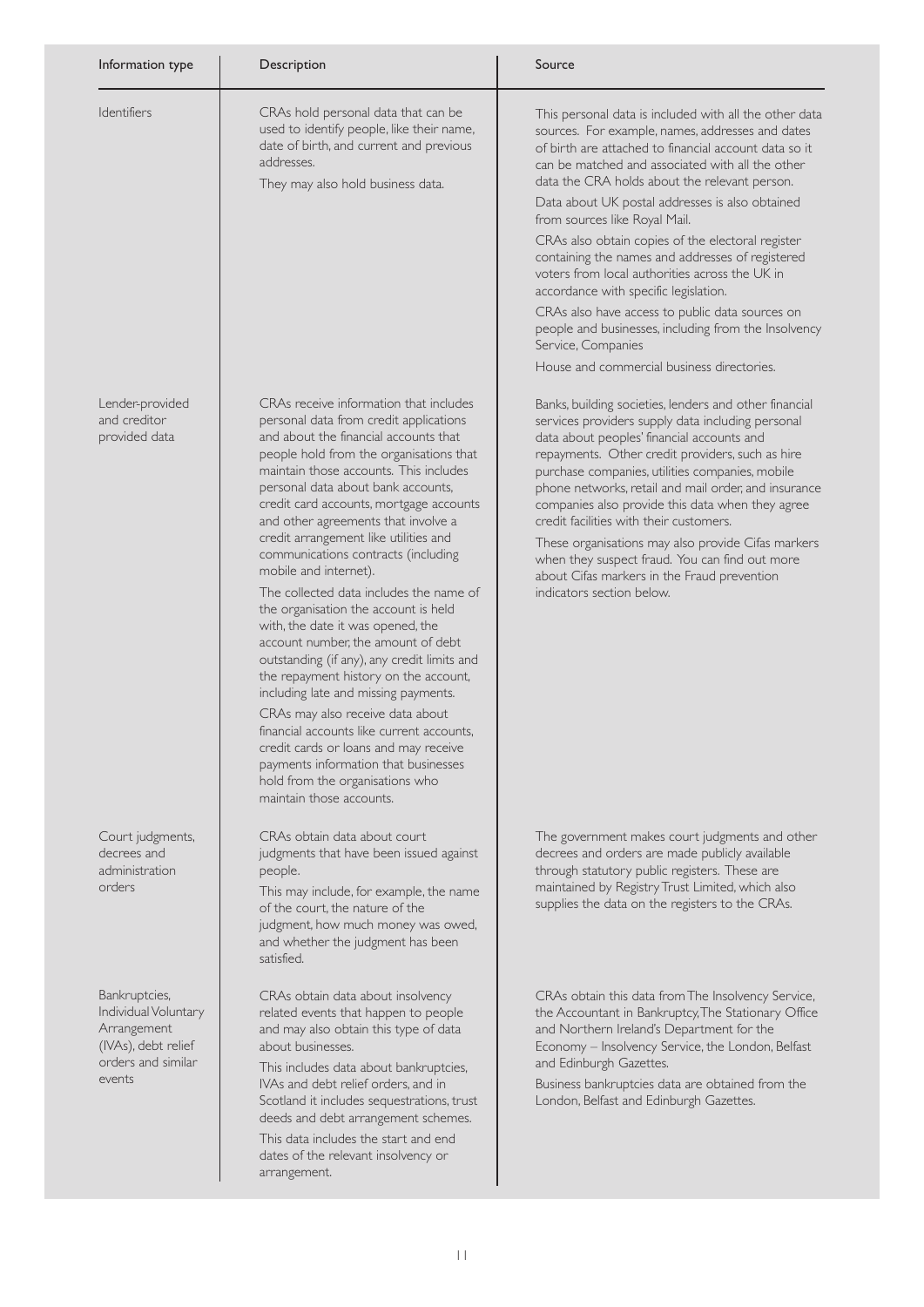| Information type                        | Description                                                                                                                                                                                                                                                                                                                                   | Source                                                                                                                                                                                                                |
|-----------------------------------------|-----------------------------------------------------------------------------------------------------------------------------------------------------------------------------------------------------------------------------------------------------------------------------------------------------------------------------------------------|-----------------------------------------------------------------------------------------------------------------------------------------------------------------------------------------------------------------------|
| Fraud prevention<br>indicators          | The CRAs are all Fraud Prevention<br>Agencies (FPAs) and members of Cifas<br>(www.cifas.org.uk), an organisation that<br>collects and shares data about<br>suspected fraud.<br>When an organisation believes it's<br>detected fraud or an attempted fraud, it<br>may put a Cifas marker on the relevant<br>person's credit file to warn other | These fraud indicators are shared among Cifas<br>members through the database held by Cifas.                                                                                                                          |
|                                         | lenders this identity may have been<br>used fraudulently.<br>This helps to prevent any further fraud<br>and protect innocent consumers.                                                                                                                                                                                                       |                                                                                                                                                                                                                       |
| Gone Away<br>Data Network<br>indicators | Some CRAs are members of the Gone<br>Away Data Network (GAIN), a<br>database of people with overdue<br>outstanding debts who've moved<br>without giving their lender a forwarding<br>address.                                                                                                                                                 | CRAs obtain GAIN data from lenders, and<br>additional address data is obtained from Royal Mail.                                                                                                                       |
|                                         | Data from GAIN, including the persons'<br>old addresses and any known new<br>addresses, may be recorded on the<br>relevant credit file.                                                                                                                                                                                                       |                                                                                                                                                                                                                       |
| Search footprints                       | When an organisation uses a CRA to<br>make enquiries about a particular<br>person, the CRA keeps a record of that<br>enquiry which appears on the person's<br>credit file.                                                                                                                                                                    | CRAs generate search footprints when enquiries are<br>made about a particular person.<br>The organisation making the enquiry provides some<br>of the data in the footprint (such as the reason for<br>the enquiry).   |
|                                         | This includes the name of the<br>organisation, the date, and the reason<br>they gave for making the enquiry.                                                                                                                                                                                                                                  |                                                                                                                                                                                                                       |
| Scores and ratings                      | CRAs may use the data they receive to<br>produce scores and ratings including<br>credit, affordability, risk, fraud and<br>identity, screening, collections and<br>insolvency scores about people and<br>businesses and credit ratings about<br>people.                                                                                       | The CRAs produce their scores and ratings using<br>the data available to them.<br>Similarly, other organisations create their own scores<br>and ratings from data obtained from the CRAs as<br>well as other sources. |
|                                         | Organisations that obtain data from<br>CRAs may use it together with other<br>data to provide their own scores and<br>ratings.<br>Credit scores and credit ratings are                                                                                                                                                                        |                                                                                                                                                                                                                       |
|                                         | produced from data like the person's<br>credit commitments, whether they have<br>made repayments on time, whether<br>they've any history of insolvencies or<br>court judgments, and how long they've<br>lived at their current address.                                                                                                       |                                                                                                                                                                                                                       |
|                                         | Each CRA has its own way of calculating<br>credit scores, and most lenders have<br>their own scoring systems too.                                                                                                                                                                                                                             |                                                                                                                                                                                                                       |
| Other supplied<br>data                  | CRAs receive data from reputable<br>commercial sources.<br>This includes phone number data and<br>PEPs and sanctions data.                                                                                                                                                                                                                    | CRAs receive this data from reputable commercial<br>sources as agreed from time to time.                                                                                                                              |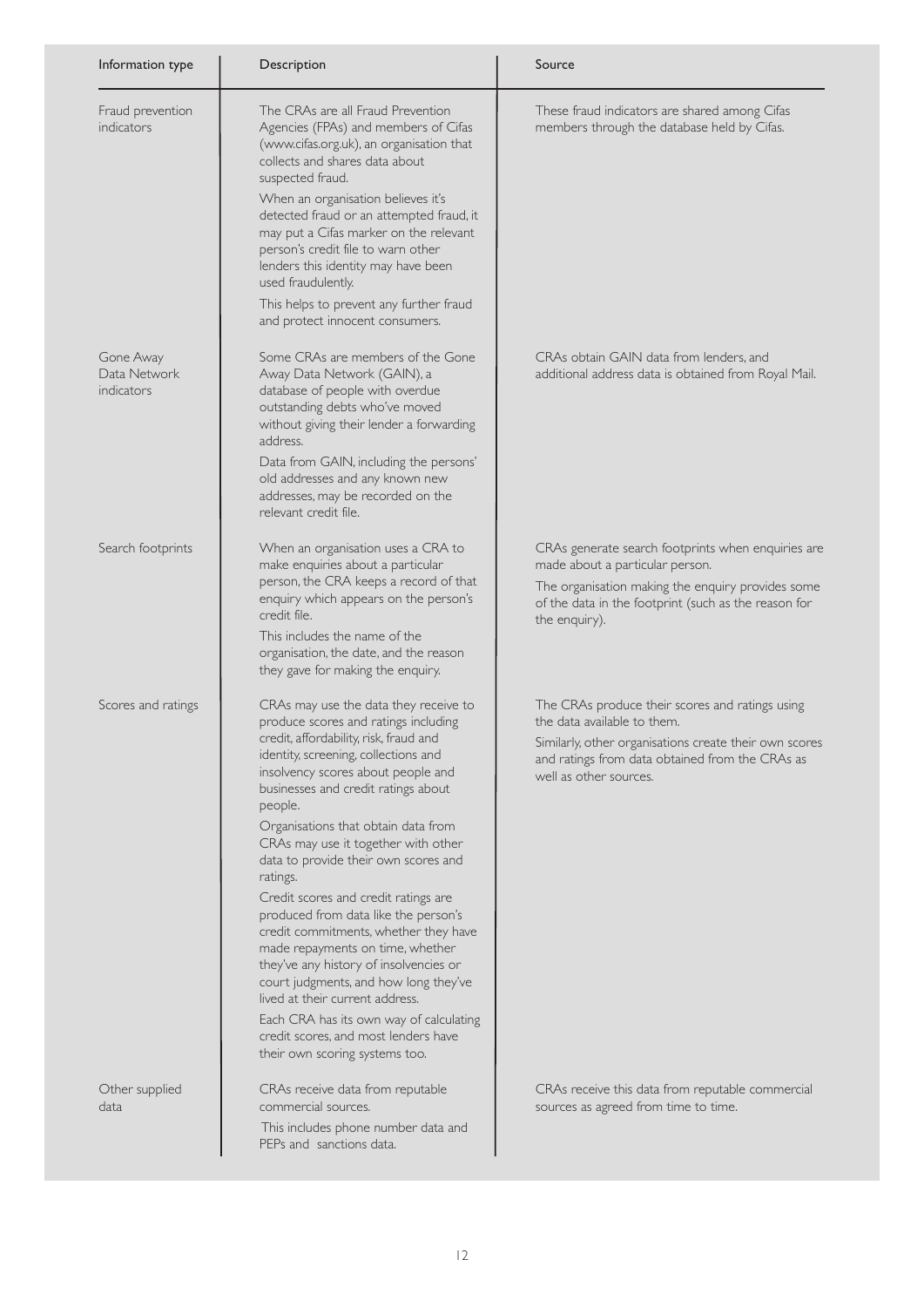| Information type                           | Description                                                                                                                                                                                                                                                                              | Source                                                                  |
|--------------------------------------------|------------------------------------------------------------------------------------------------------------------------------------------------------------------------------------------------------------------------------------------------------------------------------------------|-------------------------------------------------------------------------|
| Other derived<br>data                      | The CRAs produce some other kinds of<br>data themselves to manage their<br>databases efficiently and ensure that all<br>the relevant data about a person is on<br>the correct credit file.                                                                                               | The CRAs generate this data from the data sources<br>available to them. |
|                                            | Address links: when a CRA detects that<br>a person seems to have moved house, it<br>may create and store a link between the<br>old and new address.                                                                                                                                      |                                                                         |
|                                            | Aliases: when a CRA believes that a<br>person has changed their name, it may<br>record the old name alongside the new<br>one.                                                                                                                                                            |                                                                         |
|                                            | Financial associations and linked<br>people: when a CRA believes two or<br>more people are financially linked with<br>each other (for example, because they<br>have a joint account), it may record that<br>fact.                                                                        |                                                                         |
|                                            | Flags and triggers: through analysis of<br>other data, CRAs can add indicators to<br>credit files.                                                                                                                                                                                       |                                                                         |
|                                            | These aim to summarise particular<br>aspects of a person's financial situation.<br>For example, a Cifas flag protects those<br>who've been flagged as subject to fraud,<br>and invites additional checks as a<br>defence against further fraud risk.                                     |                                                                         |
| Data provided by<br>the relevant<br>people | People sometimes provide data directly<br>to CRAs.<br>For example, they can ask a CRA to add<br>a supplementary statement to their<br>credit file if they want to explain the<br>reason for a particular entry on the file.<br>The right to do this is explained in<br>Section 10 below. | This data is provided directly by the relevant people.                  |

# 5. WHO DO CREDIT REFERENCE AGENCIES SHARE PERSONAL DATA WITH?

This section describes the types of recipient each credit reference agency can share data with. Each CRA has its own access control processes in place. For example, before it shares data with any another organisation, to check that organisation's identity and, where applicable, to confirm where it is registered with regulators.

In many cases where an organisation uses CRA services, there will be information accessible, for example, from website or at point of application or service, to explain that an organisation may check your data with a credit reference agency (for things like identity authentication and fraud checking). In some cases, some organisations have the ability to compel CRAs, by law, to disclose certain data for certain purposes.

## Members of the credit reference agency data sharing arrangements

Each organisation that shares financial data with the CRAs is also entitled to receive similar kinds of financial data contributed by other organisations. These organisations are typically banks, building societies, and other lenders, as well as other credit providers like utilities companies and mobile phone networks.

## Fraud Prevention Agencies

If a CRA believes that fraud has been or might be committed, it may share data with fraud prevention agencies (FPAs). These FPAs collect, maintain and share data on known and suspected fraudulent activity. Some CRAs also act as FPAs.

#### Resellers, distributors and agents

CRAs sometimes use other organisations to help provide their services to clients and may provide personal data to them in connection with that purpose.

## Other organisations

Some data, where permitted in accordance with industry rules or where it's public information, can be shared with other organisations that have a legitimate use for it - ID verification services, for example.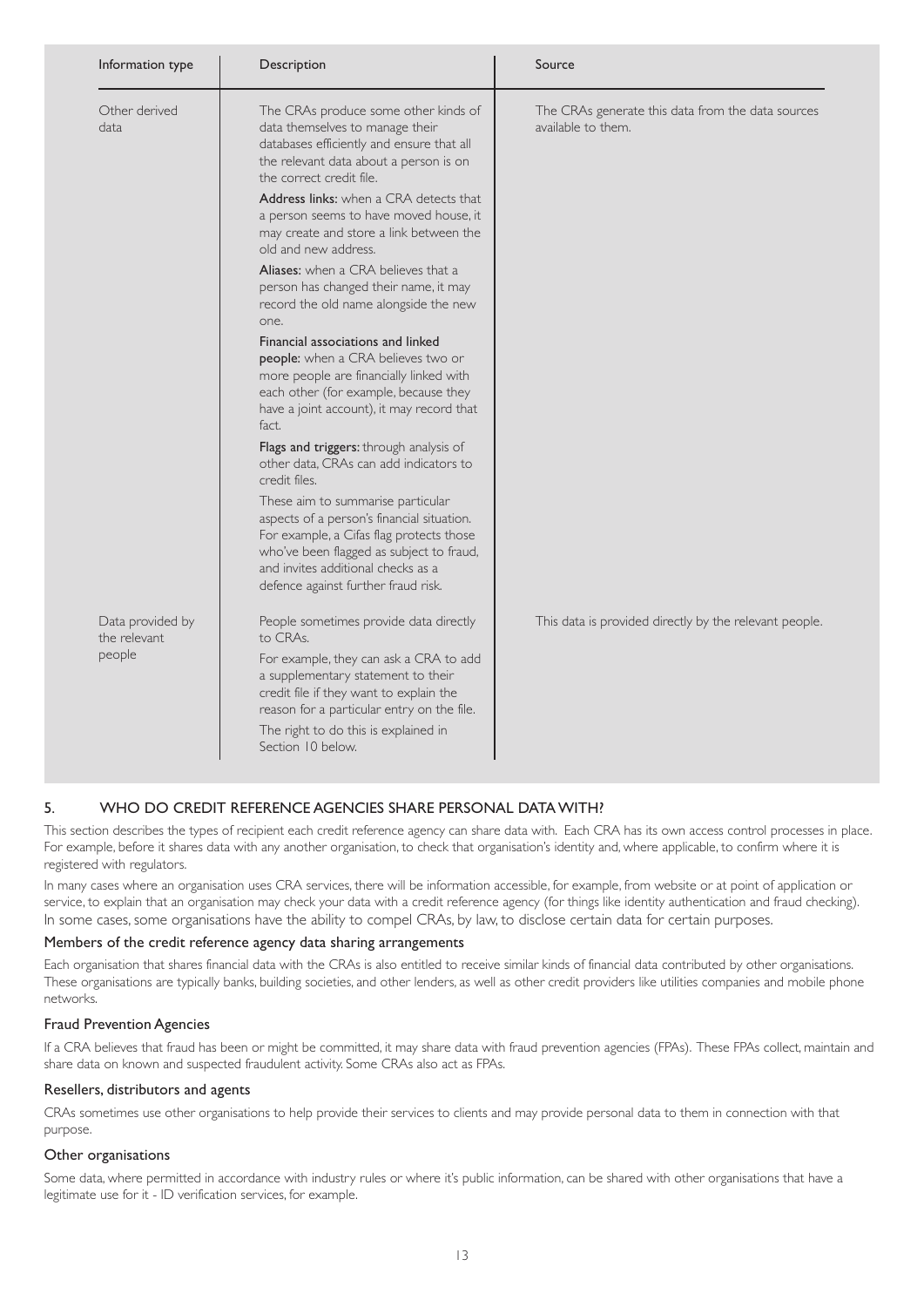#### Public bodies, law enforcement and regulators

The police and other law enforcement agencies, as well as public bodies like local and central authorities and the CRAs' regulators, can sometimes request the credit reference agencies to supply them with personal data. This can be for a range of purposes such as preventing or detecting crime, fraud, apprehending or prosecuting offenders, assessing or collecting tax, investigating complaints or assessing how well a particular industry sector is working.

#### Processors

The CRAs may use other organisations to perform tasks on their own behalf (for example, IT service providers and call centre providers).

#### Individuals

People are entitled to obtain copies of the personal data the CRAs hold about them.You can find out how to do this in Section 9 below.

## 6. WHERE IS PERSONAL DATA STORED AND SENT?

The three CRAs are all based in the UK, and keep their main databases there. They may also have operations elsewhere inside and outside the European Economic Area, and personal data may be accessed from those locations too. In both cases, the personal data use in those locations is protected by European data protection standards.

Sometimes the CRAs will need to send or allow access to personal data from elsewhere in the world. This might be the case, for example, when a processor or client of the CRA is based overseas or uses overseas data centres.

While countries in the European Economic Area all ensure a high standard of data protection law, some parts of the world may not provide the same level of legal protection when it comes to personal data. As a result, when a CRA does send personal data overseas it will make sure suitable safeguards are in place in accordance with European data protection requirements, to protect the data. For example, these safeguards might include:

- Sending the data to a country that's been approved by the European authorities as having a suitably high standard of data protection law. Examples include the Isle of Man, Switzerland and Canada.
- Putting in place a contract with the recipient containing terms approved by the European authorities as providing a suitable level of protection.
- Sending the data to an organisation which is a member of a scheme that's been approved by the European authorities as providing a suitable level of protection. One example is the Privacy Shield scheme agreed between the European and US authorities. Another example is Binding Corporate Rules.

If your data has been sent overseas like this, you can find out more about the safeguards used from the CRAs, whose contact details are in Section 1 above.

## 7. FOR HOW LONG IS PERSONAL DATA RETAINED?

# Identifiers

Identification data like names and addresses are kept while there's a continuing need to keep it. This need will be assessed on a regular basis, and data that's no longer needed for any purpose will be disposed of.

#### Financial accounts and repayment data

Data about live and settled accounts is kept on credit files for six years from the date they're settled or closed. If the account is recorded as defaulted, the data is kept for six years from the date of the default.

## Court judgments, decrees and administration orders

Generally, court judgments and other decrees and orders are kept on credit files for six years from the date of the judgment, decree or order. But, they can be removed if the debt is repaid within one calendar month of the original date or if the judgment is set aside or recalled by the courts.

#### Bankruptcies, IVAs, debt relief orders and similar events

Data about bankruptcies, IVAs and other insolvency-related events and arrangements are usually kept on credit files for six years from the date they begin. This period is extended if they last longer than six years. Some data, such as a bankruptcy restrictions order, can also remain on the credit file for longer than six years.

Although the start of these events is automatically reported to the CRAs, the end (such as a discharge from bankruptcy or completion of an IVA) might not be. This is why people are advised to contact the CRAs when this happens to make sure their credit files are updated accordingly.

## Search footprints

The CRAs keep search footprints for different lengths of time. Equifax keep most search footprints for one year from the date of the search, although they keep debt collection searches for up to two years. Callcredit keeps search footprints for two years from the date of the search.

#### Scores and ratings

CRAs may keep credit scores and credit ratings for as long as they keep a credit file about the relevant person.

#### Derived or created data

CRAs also create data, and links and matches between data. For example, CRAs keep address links and aliases for as long as they're considered relevant for credit referencing purposes.

Links between people are kept on credit files for as long as the CRA believes those individuals continue to be financially connected. When two people stop being financially connected, either can write to the CRA and ask for the link to be removed. The CRA will then follow a process to check the people are no longer associated with each other.

#### Other data

Other third party supplied data such as politically exposed persons (PEPs) and sanctions data and mortality data will be stored for a period determined by criteria such as the agreed contractual terms.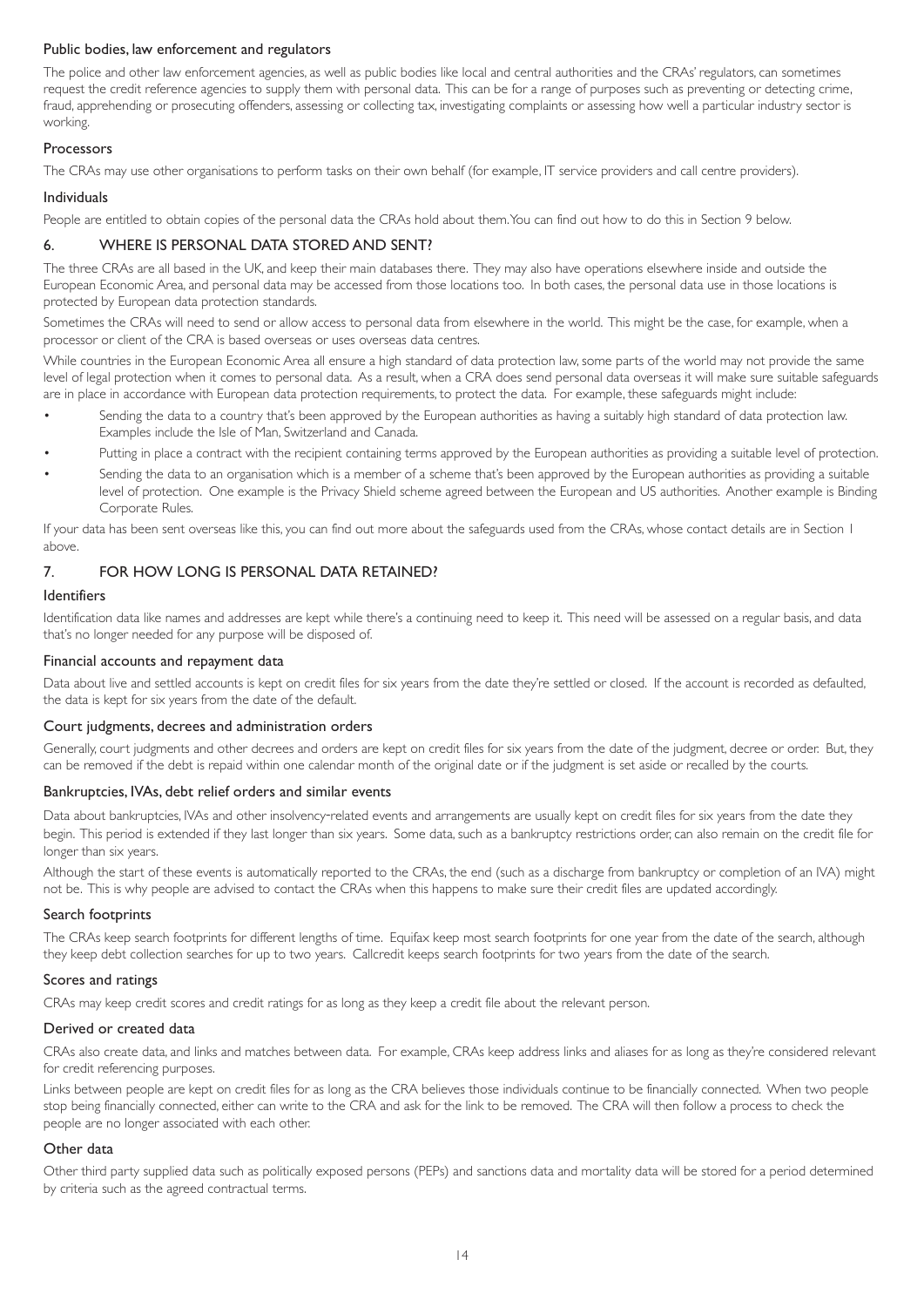## Archived data

CRAs may hold data in an archived form for longer than the periods described above, for things like research and development, analytics and analysis, (including refining lending and fraud strategies, scorecard development and other analysis such as loss forecasting), for audit purposes, and as appropriate for establishment, exercise or defence or legal claims. The criteria used to determine the storage period will include the legal limitation of liability period, agreed contractual provisions, applicable regulatory requirements and industry standards.

# 8. DO THE CREDIT REFERENCE AGENCIES MAKE DECISIONS ABOUT ME OR PROFILE ME?

## Lending decisions

CRAs don't tell a lender if it should offer you credit – this is for the lender to decide. Credit reference agencies provide data and analytics that help lenders make decisions about lending. The scoring tools and data CRAs provide may profile you, and are often a valuable tool in the lender's overall processes and with the criteria they use to make their decisions. A lender's own data, knowledge, processes and practices will also generally play a significant role in that lender's business decisions - and lender decisions will always remain for lenders to make.

The same analytics from a CRA may lead to different decisions from different lenders, as they can place differing importance on some factors than others. That's why you may receive a "yes"from one lender but a "no"from another.

The data CRAs provide is just one of the things that a lender might take into account when they make a lending decision. The lender might also take into account data provided by the person applying for credit, as well as any other data available to the lender from other sources. Each lender will have its own criteria for deciding whether or not to lend.

#### Scores and ratings

When requested, CRAs do use the data they obtain to produce credit, risk, fraud, identity, affordability, screening, collection and/or insolvency scores and credit ratings; these are explained in Section 4 above. CRAs don't tell a lender if it should offer you credit – this is for the lender to decide. Each credit reference agency, and each lender, will have its own criteria for how to calculate a credit score, but the following factors will usually have an effect:

- How long the person has lived at their address.
- The number and type of credit agreements and how they use those credit products.
- Whether the person has been late making payments.
- Whether the person has had any court judgments made against them.
- Whether the person has been bankrupt or had an IVA or other form of debt-related arrangement.

The CRAs may provide or make available further information on profiling where necessary from time to time.

## 9. WHAT CAN I DO IF IWANT TO SEE THE PERSONAL DATA HELD ABOUT ME? DO I HAVE A 'PORTABILITY RIGHT' IN CONNECTIONWITH MY BUREAU DATA?

#### Data access right

You have a right to find out what personal data the credit reference agencies hold about you. Each CRA provides more information about access rights on their websites.

| Credit refererence agency | Contact details                                                       |
|---------------------------|-----------------------------------------------------------------------|
| TransUnion                | To make a request by post:                                            |
|                           | TransUnion, One Park Lane, Leeds, West Yorkshire, LS3 IEP             |
|                           | To get online information:                                            |
|                           | https://www.transunion.co.uk/consumer/consumer-enquiries              |
| Equifax                   | To make a request by post:                                            |
|                           | Equifax Ltd, Customer Service Centre, PO Box 10036, Leicester LE3 4FS |
|                           | To get online information:                                            |
|                           | https://www.equifax.co.uk                                             |

## Data portability right

New data protection legislation also contains a right to data portability that may give consumers a right in some data processing contexts, to receive their personal data in a portable format when it's processed on certain grounds, such as consent. This is not a right that will apply to bureau data because this data is processed on the grounds of legitimate interests. To find out more about legitimate interests please go to Section 3 above.

## 10. WHAT CAN I DO IF MY PERSONAL DATA ISWRONG?

When the CRAs receive personal data, they perform lots of checks on it to try and detect any defects or mistakes. Ultimately, though, the credit reference agencies rely on the suppliers to provide accurate data.

If you think that any personal data a CRA holds about you is wrong or incomplete, you have the right to challenge it. It's worth knowing that the CRA won't have the right to change the data without permission from the organisation that supplied it, so the credit reference agency will need to take reasonable steps to check the data first, such as asking the organisation that supplied it to check and confirm its accuracy.

If the data does turn out to be wrong, the CRA will update its records accordingly. If the CRA still believes the data is correct after completing their checks, they'll continue to hold and keep it ‐ although you can ask them to add a note to your file indicating that you disagree or providing an explanation of the circumstances.

If you'd like to do this, you should contact the relevant CRA using their contact details in section 1 above.